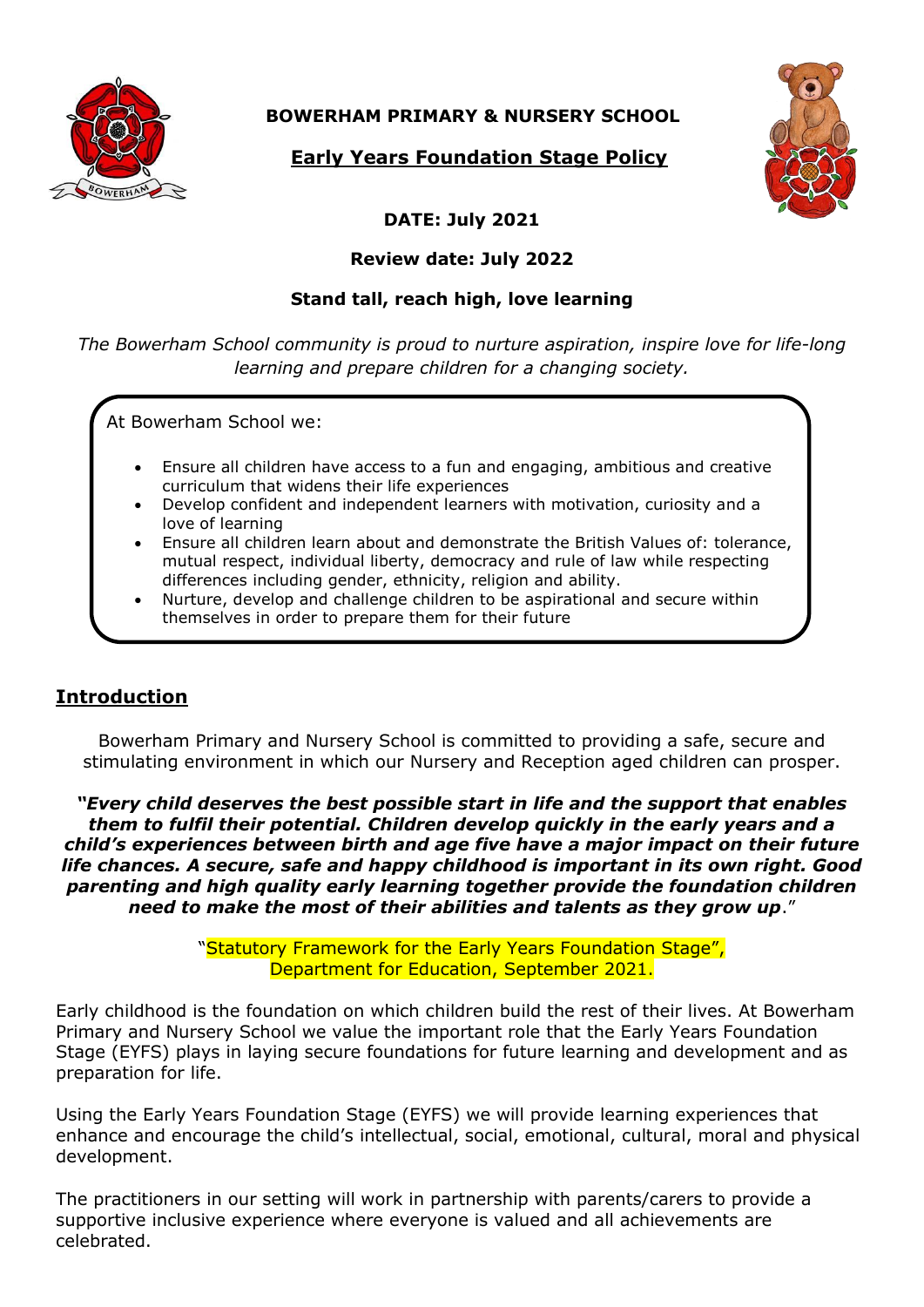The four themes of the EYFS express important principles underpinning effective practice in the care, development and learning of young children.

The four themes are;

A Unique Child; Positive Relationships; Enabling Environments; Learning and Development.

Each of the underlying principles is supported by the Key Persons and it is through these principles and commitments of the EYFS that we base our practice.

 Our ethos 'Stand tall, Reach high, Love learning' is embedded as an underlying principle in both our Nursery and Reception classes.

#### **Teaching and learning**

- Teaching is based on sound knowledge of the Early Years Curriculum with an important emphasis on child development
- $\triangleright$  The Four themes in the EYFS express important principles underpinning effective practice in the care, development and learning of young children.

## **1. A Unique child**

**Principle** - Every child is a unique child, who is constantly learning and can be resilient, capable, confident and self-assured.

We meet this principle in the following ways:-

• We recognise and respect children's individual characteristics and value and respect all children and families equally,

• Through observations of each child's development we will assess progress and plan for the next steps in their learning, including planning for those children that need additional support.

• We place a high focus on developing children's communication skills through the use of quality conversations and vocabulary.

• We work in partnership with parents and other agencies and provide an accessible and welcoming environment.

• Our Safeguarding policy and procedures are fully implemented.

• Children are given clear and consistent boundaries and routines which enable them to take risks but remain safe.

• We strive to reflect and respect diversity in the choice of resources and the model we set for children and we plan an environment that is free from stereotypical images and discriminatory practices.

## **2. Positive Relationships**

**Principle**- Children learn to be strong and independent through positive relationships.

We meet this principle in the following ways:

• We work as a co-operative staff team and in partnership with parents to foster a sense of belonging and support every child in our care. Parents are valued contributors to their child's learning journey and are supported and encouraged to contribute on a regular basis.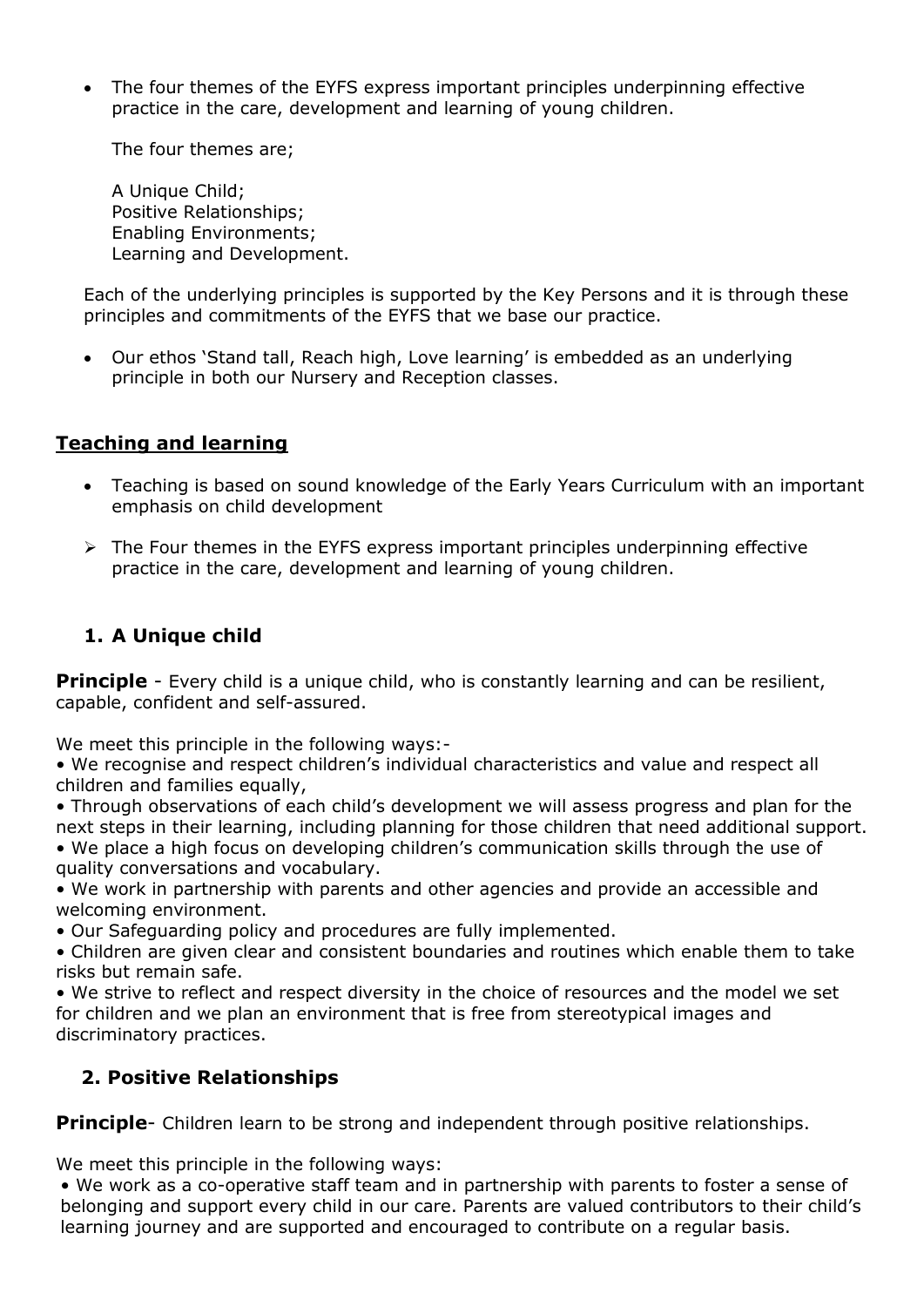• We ensure parents are well informed through our EYFS communication diary, letters, daily oral communication, via our Parent App, Facebook and our school website.

• In both Nursery and Reception children develop good relationships with their Key Person. Each child is assigned a second key person in the absence of their first key person. All staff within the Foundation Stage value all children's contributions, encourage and praise achievements and nurture children's self esteem, giving them a strong sense of belonging.

• The ethos of the whole school which promotes a 'Can Do' attitude supports and encourages all children to achieve.

• Staff demonstrate that they clearly value children's ideas and creativity. Staff model how to be a learner which `in turn supports children to be able to reflect on their own learning.

## **3. Enabling Environments**

**Principle**- Children learn and develop well in enabling environments, in which their experiences respond to their individual needs and there is a strong partnership between parents and carers.

We meet this principle in the following ways:

• We provide an environment which enables children to feel confident and secure where they can try things out knowing their effort is valued.

• Careful evidence gathering through observations and dialogue with parents ensures that each child's Learning Journey is carefully tracked, progress and achievement noted and where necessary interventions for support implemented.

• Planning is informed by what the children know and what they want to find out. Where possible the children are involved in their learning experiences through all 7 areas of learning. Teaching is informed and enriched by the children's ideas and interests. They are also taught skills independently to support and extend their own free play.

• Experiences are differentiated for those who need extra support or challenge.

• Planning is flexible which enables us to capitalise on children's fascinations or unplanned events.

• Free flow between indoors and outdoors is implemented daily where possible. Additional suitable clothing is available to ensure the safety and well being of all children at different times of the year.

• The outdoor environment is well resourced to support all areas of learning and development.

• The inside environment is organised into areas of continuous provision with children being encouraged to be independent learners accessing the resources they need.

• Children are always involved in the planning and development of role play areas within the class environment.

## **4. Learning and Development**

**Principle** - Children develop and learn in different ways. The framework covers the education and care of all children in early year's provision, including children with special educational needs and disabilities.

There are seven areas of learning and development that shape our educational programme. All areas of learning and development are important and inter-connected. Three areas are particularly crucial for igniting children's curiosity and enthusiasm for learning, and for building their capacity to learn, form relationships and thrive. These areas are the *prime* areas – communication and language, physical development and personal, social and emotional development. We also support children in the four *specific* areas, through which the three prime areas are strengthened and applied. The specific areas are – literacy, mathematics, understanding the world and expressive arts and design.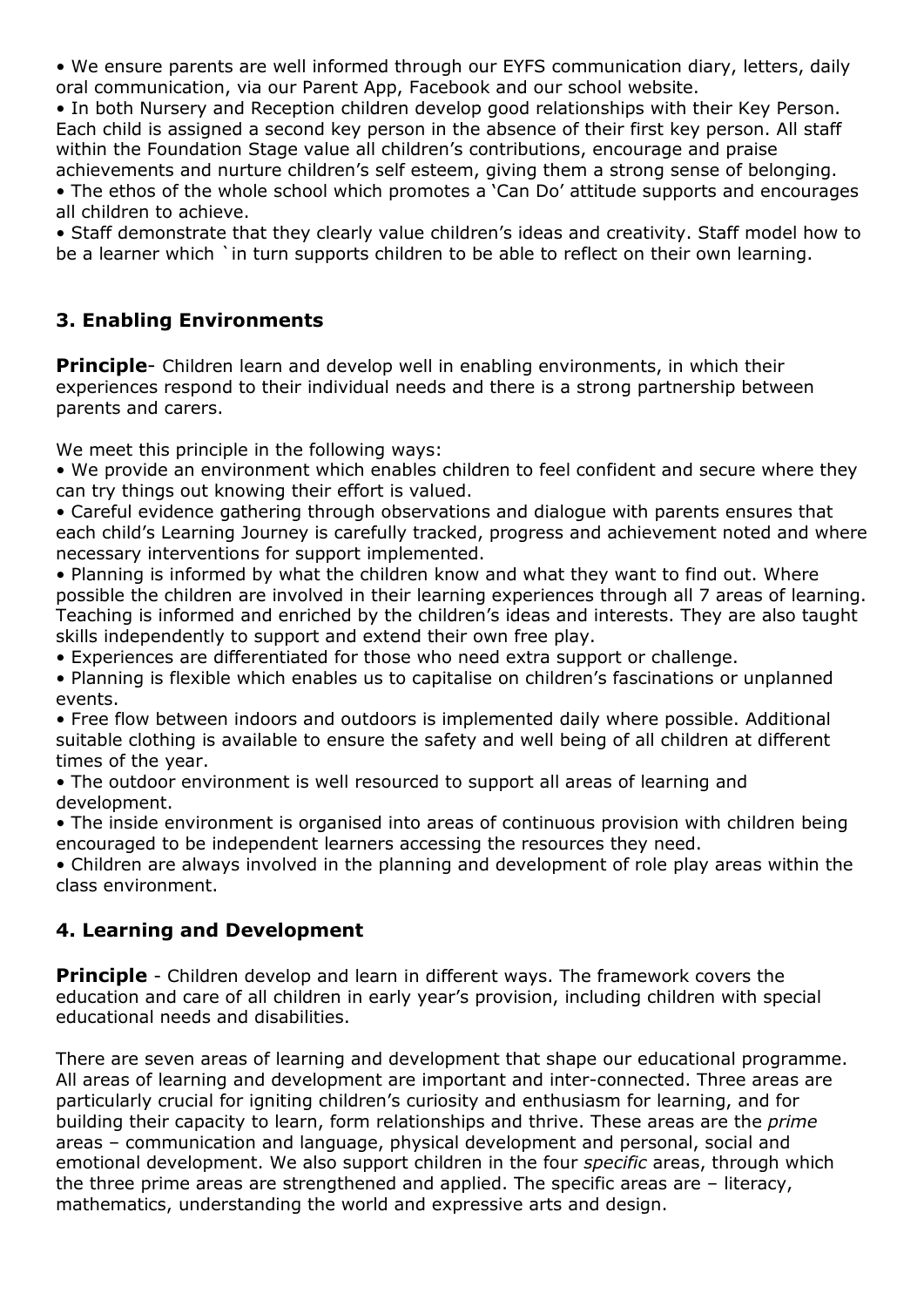We meet this principle in the following ways:

- We teach children by ensuring that there are challenging, playful opportunities across the prime and specific areas of learning and development.
- We ensure that we foster the characteristics of effective early learning playing and exploring, active learning and creating and thinking critically.
- Flexible cross curricular planning, informed by the children's interests and needs ensures that all seven areas of learning and development are planned for.
- There is a balance of activities led by the children and those led or guided by adults. This balance will be judged according to the developmental needs of the children.
- The children's Communication and Language development will be met by ensuring that there are opportunities to experience a rich language environment, to develop the confidence and skills to express themselves and to speak and listen in a range of situations.
- The children's Physical development will be met by providing opportunities to be active and interactive, to develop co-ordination, spatial awareness, control and movement. We will also support children to understand the importance of physical activity and how to make healthy life choices.
- The children's Personal Social and Emotional requirements are met through ensuring the children's achievements are valued, their self esteem nurtured and that they are supported in having a positive disposition to learn. Through a wide variety of activities children are encouraged to become independent learners. The ethos of the school is reflected in the Foundation Stage, by nurturing respect and empathy for difference. Good behaviour and respect for others is always promoted.
- The children's Literacy development will be met by ensuring that there is a wide range of reading materials to ignite children's interest and by encouraging children to link sounds and letters and begin to learn to read and write. In Reception class reading and writing is developed using a range of teaching styles and strategies. In addition the children are exposed to a wide range of activities to support and encourage fine motor skills that support the development of pencil control and accurate letter formation.
- The children's Mathematical development will be met by planning meaningful, relevant opportunities to develop and improve counting skills, to understand and use numbers, to describe shapes, spaces and measures and to use skills to calculate with simple addition and subtraction problems.
- To support children in their Understanding of the World we will plan regular opportunities to explore, investigate (indoors and outdoors) and find out about people, places, their local community, technology and the environment.
- Through Expressive Arts and Design we will provide opportunities to enable explore and play with a range of media and materials, as well as providing opportunities and encouragement to share their ideas, thoughts and feelings through a variety of activities in art, music, movement, dance, role-play, and design and technology.
- $\triangleright$  The curriculum will be broad and balanced and will reflect the children's own interests, building on previous learning.
- Children in the Foundation Stage make no distinction between 'play' and 'work' and practitioners will value a play based curriculum that supports and extends knowledge, skills, understanding and confidence, whilst also providing some of the more structured teaching required by the LEA.
- Children will develop a variety of skills and concepts across all areas of the curriculum.
- $\triangleright$  Practitioners will strive to ensure all children feel safe and secure in a rich and stimulating environment.
- $\triangleright$  Resources will be varied and appropriate to the child's needs. The ethos of continuous provision following children's interests as far as possible will be put in place.
- $\triangleright$  Adults will be role models and expect high standards of behaviour following the guidance in the schools behaviour policy.
- Children will enter the Nursery and Reception classes with different skills and knowledge and the curriculum planning will give opportunity to build on what children can already do.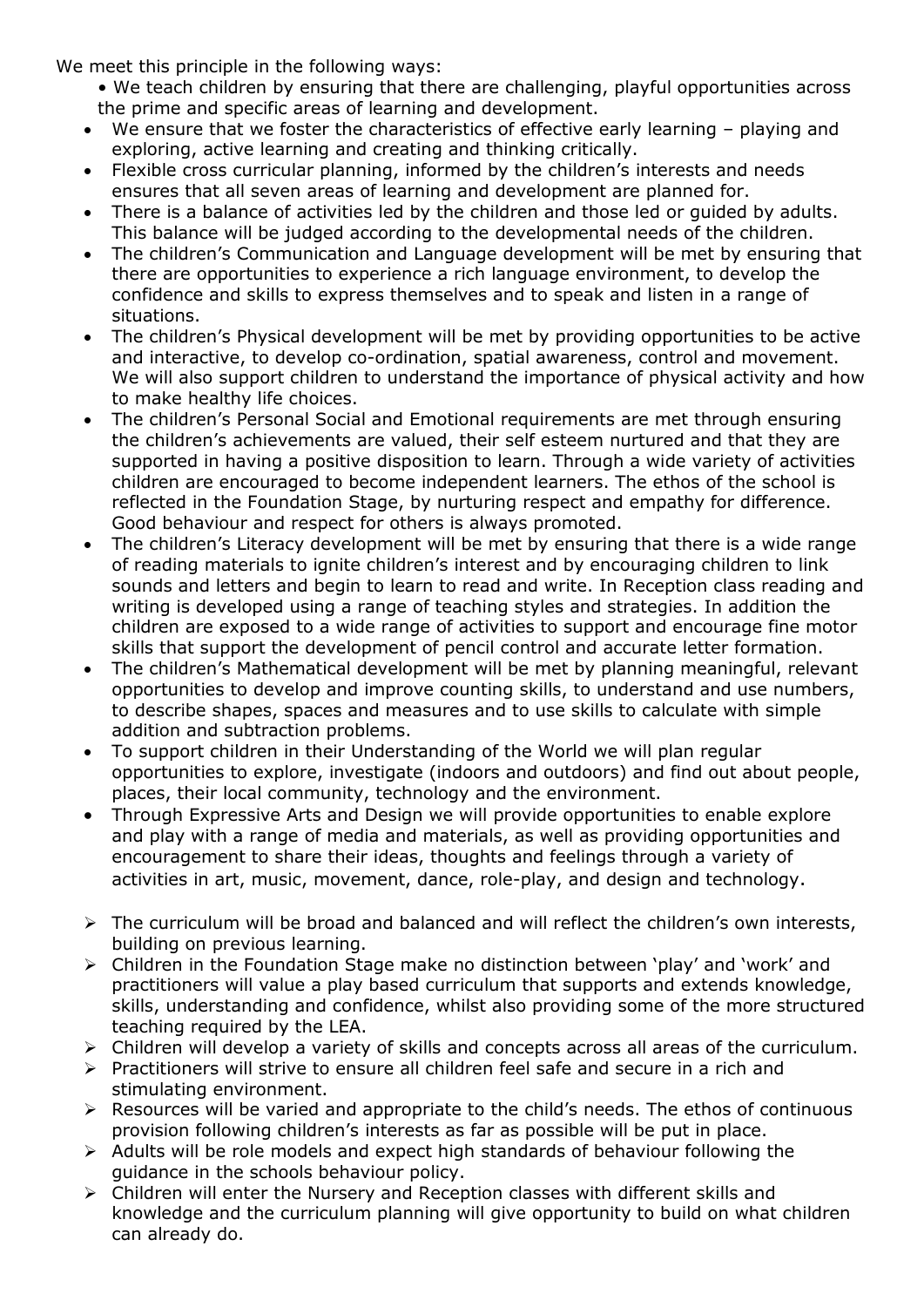$\triangleright$  All children are equally welcomed and differences relating to ethnicity, culture, religion, special educational needs or disability are respected and valued for the rich diversity they bring.

## **Organisation of Teaching and learning**

- $\triangleright$  Nursery and Reception classes are accommodated in separate rooms. Both classes have their own enclosed outdoor area, which is accessed daily to deliver all areas of the Early Years curriculum.
- $\triangleright$  Sessions are organised so that there is a balance of adult directed and child initiated activities.
- Children access activities through areas of continuous provision both indoors and outdoors. These areas of continuous provision may be enhanced to support and reinforce an adult directed activity or to support and develop a child's learning through their interests.

## **Planning for the Foundation Stage**

- Planning will be flexible and based on Assessment for Learning. Daily/weekly observations will ensure each child's needs are fully met.
- Bowerham Primary and Nursery School is committed to ensuring children experience a 'creative' curriculum. A flexible topic based programme that supports children's 'predictable' interests such as the seasons of the year and relevant events and celebrations will be planned. Topics may last for several weeks and will be changed according to the level of the children's interest in the topic. Within the EYFS there will be no fixed long term plans so that the children will be at the centre of the learning.
- $\triangleright$  In Reception class weekly plans include specific adult directed activities based on previous observations and adult directed activities to ensure coverage of skills and development in line with the EYFS. Weekly plans include clear differentiation for groups and individuals and organisation management for the roles of other adults in the classroom is displayed within the room.
- $\triangleright$  In Nursery weekly plans include specific adult directed activities based on previous observations and adult directed activities to ensure coverage of skills and development in line with the EYFS. Weekly plans are added to daily as children's individual interests and skills to develop are observed.
- $\triangleright$  In both classes areas of continuous provision are enhanced to meet the individual needs of all children through their continued interests and to reinforce adult directed activities.
- $\triangleright$  Learning will be active, ensuring choice and independence.
- $\triangleright$  It is recognised that purposeful play is the natural way for children to learn.
- $\triangleright$  In the Reception class practical tasks and structured play activities are planned to support children's Literacy and Numeracy development.
- $\triangleright$  Phonic awareness will be delivered through Letters and Sounds programmes of study in both the Nursery and Reception classes
- Children will have access to a balance of adult led and child initiated activities and experiences where they can learn, play and explore.
- $\triangleright$  Any children working beyond the Early Learning Goals have access to an appropriate extended curriculum to extend and develop their learning.
- $\triangleright$  Plans are shared and discussed with other adults working in the classroom on a daily basis.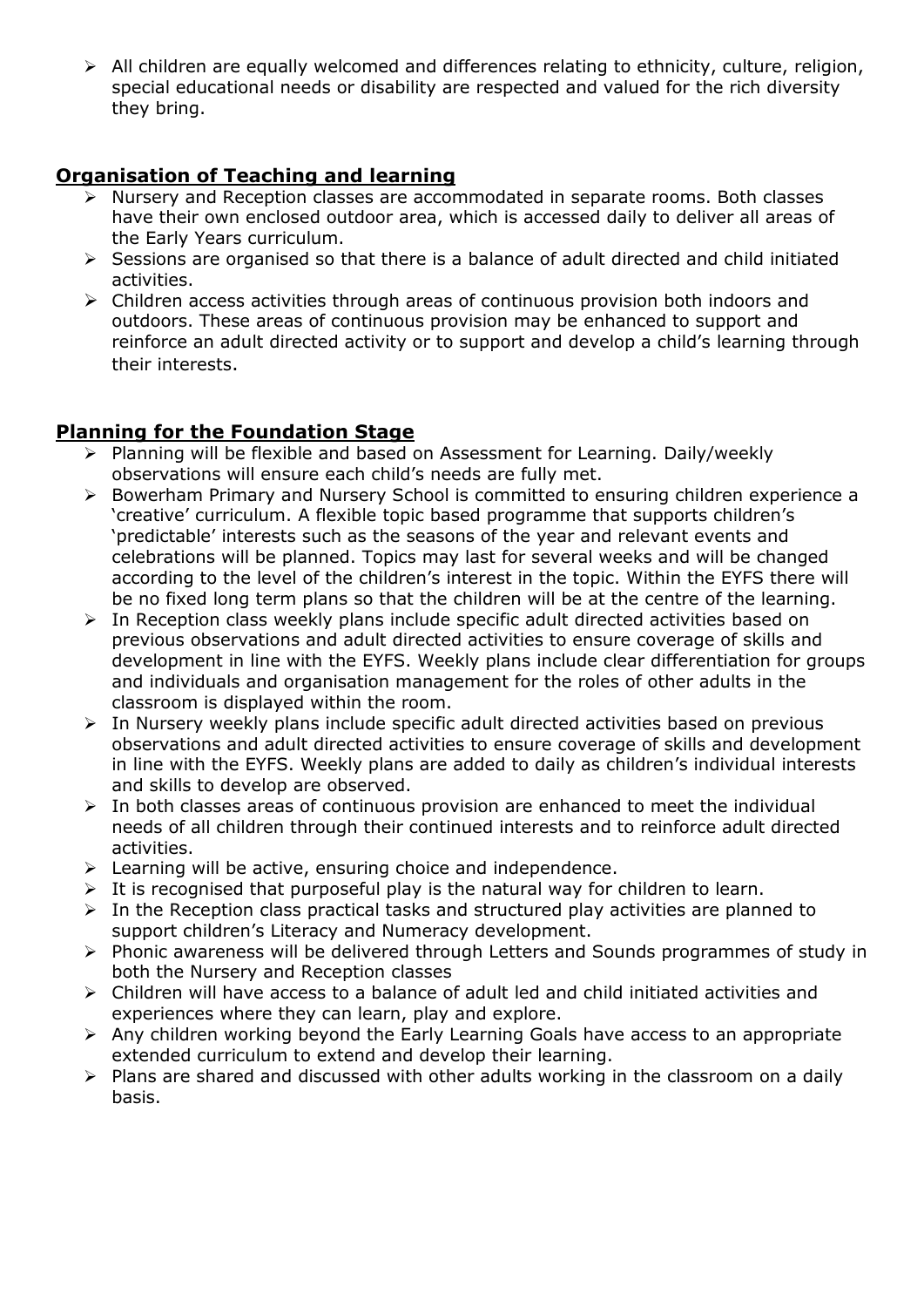# **Outdoor play**

- At Bowerham Primary and Nursery School all adults value the importance of the outdoor learning environment and recognise that the outdoors is often where children want to be. We therefore ensure that the outdoor learning environment is an integral part of the daily curriculum.
- $\triangleright$  The outdoors gives children unique opportunities to play co-operatively sharing resources, turn taking, negotiating, communicating ideas and developing friendships.
- $\triangleright$  Outdoors children are able to gain confidence in what they can do as well as feeling the benefits of being healthy and active.
- $\triangleright$  Physical activity is enjoyable and promotes a sense of self esteem through achievements.
- $\triangleright$  Growth and development of the body and brain are inseparable. We believe movement is a vital component of play and other ways of learning and requires space.
- $\triangleright$  Some kinds of learning can only take place outside.
- $\triangleright$  Children need freedom to be safely adventurous and take controlled risks.
- $\triangleright$  Many children have limited space at home and some have no access to a garden, so the opportunity to play outside at school is vital.
- $\triangleright$  Children who need to be outside have the right to access a full curriculum and the whole curriculum can be discovered in a well planned and resourced outdoor area.

#### **Assessment, recording and reporting to parents**

- Records will be kept on each child's development and achievement in the form of observations, annotated examples of work, photographs and dated comments. In both the Nursery and Reception classes each child has an online 'learning journey' in which their key worker builds an individual profile of their child's learning and development throughout their EYFS experience. These will include observations and photographs made at school/Nursery alongside family contributions from home.
- $\triangleright$  Assessment will be integrated into planning and the information gathered will be used to inform future planning.
- At Bowerham Primary and Nursery School we value 'Partnership with Parents'. Parents may arrange an appointment with staff at any time to discuss their child's progress and development. Daily opportunities at the beginning and the end of each day are provided for any parents who wish to talk to staff about their child. There are also formal opportunities for parents to consult with staff during each academic year.
- ▶ Parents will receive a written report on their child's progress and development in both Nursery and Reception at the end of each school term.
- $\triangleright$  When children reach the end of their Reception class year staff will make an Early Learning Goal (ELG) judgement for each of the 7 areas of learning and development. The sharing of these judgements will form part of the transition information for year 1 teachers.

#### **Special Educational needs**

 Where children do not respond to differentiation and do not make adequate progress, there is a need for the school to do something additional or different. This school based SEND provision is described in the Code of Practice as School Action and School Action Plus. A similar system is set out for early education settings and described as Early Years Action Plus (see SEND policy).

#### **Aims and objectives**

- $\triangleright$  To identify pupils with SEND as early as possible.
- $\triangleright$  To create an environment that meets the special educational needs of each child.
- $\triangleright$  To ensure that all children have access to a broad and balanced and differentiated curriculum.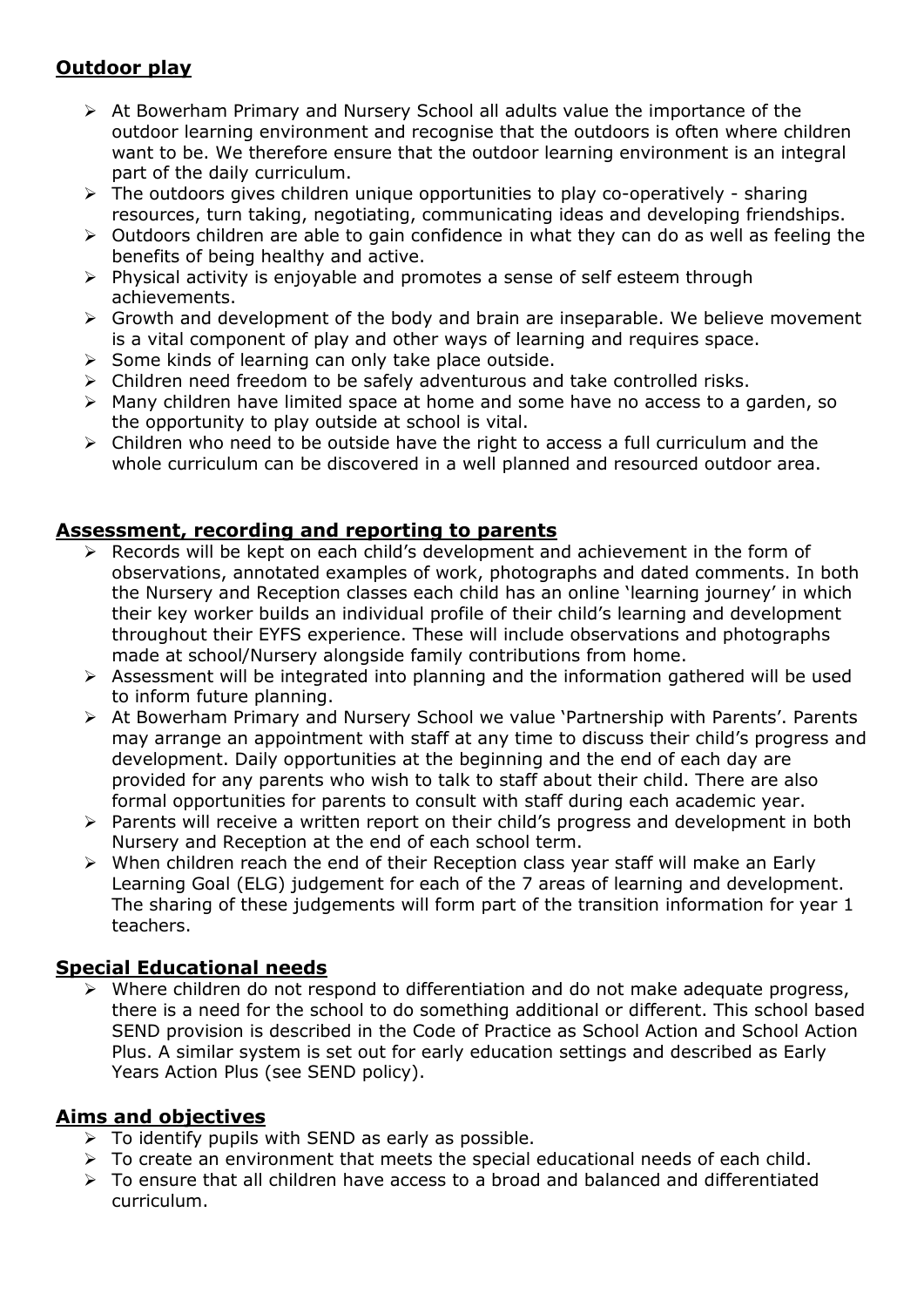- $\triangleright$  To encourage children to develop confidence and self esteem and to recognise the value of their own contributions to their learning.
- $\triangleright$  To encourage children to be fully involved in their learning.
- $\triangleright$  To make clear the expectations of all the partners in the process and provision of SEND.
- $\triangleright$  To ensure children's parents are kept fully informed and engaged in effective communication about their child's SEND.

### **Equal opportunities**

- $\triangleright$  All staff will ensure that all children have equality of opportunity.
- Children will be encouraged to enjoy contributions and experiences from different cultures and religions as well as their own and to respect similarities and differences.

#### **Children's welfare**

- $\triangleright$  At the end of the school day and end of each session in Nursery children are dismissed directly to a parent/carer. Any changes in the person collecting a child must be notified to the class teacher/child's keyworker.
- $\triangleright$  The schools health and safety policy will ensure the safety of pupils.
- The school's Behaviour Management Policy is to be read in conjunction with our EYFS Behaviour Management Policy.
- $\triangleright$  In Reception and Nursery accidents are recorded in the class accident book. Parents are informed and required to sign to say they have been informed of the accident when they collect their child. Head injury advice notes are sent home as required. Parents are also informed verbally via telephone communication of any head injury.
- $\triangleright$  Child protection procedures will be followed in line with the County Policy. The school will work closely with Education Welfare Officers and Social Services in monitoring any pupils at risk.

## **Partnership with parents**

- At Bowerham Primary and Nursery School parents/carers are valued as their child's first educators. Practitioners will work in partnership with families at every opportunity.
- $\triangleright$  Parents/carers are welcome to discuss their child's progress at any mutually convenient time. The school has an open door policy for parents to discuss any concerns.
- $\triangleright$  Parent/Carers will have opportunities throughout the year to view records and discuss their child's progress. A written report will be made to share progress and next steps at end of each term.
- $\triangleright$  The school keeps parents fully involved and informed about their child's education; this is achieved through our EYFS communication diary, the school website, emails, via Parent App, online and through verbal communication on a daily basis.
- $\triangleright$  Parents complete an emergency contact form for all pupils, which include relevant medical, personal and social information and are continually updated throughout the academic year. Information is also updated once a year at the beginning of the Autumn term.

## **Admission procedures**

> Our Nursery provision is registered to offer 56 places per session. We can take a maximum of 12 x 2 year olds in any session. In Nursery there are three main intakes of children - September, January and March (Easter). Prior to these intakes parents and children will be invited take part in our induction programme. Children are however accepted throughout the year dependant on available places and settling in arrangements are made for children to visit with their parent's prior to admission.